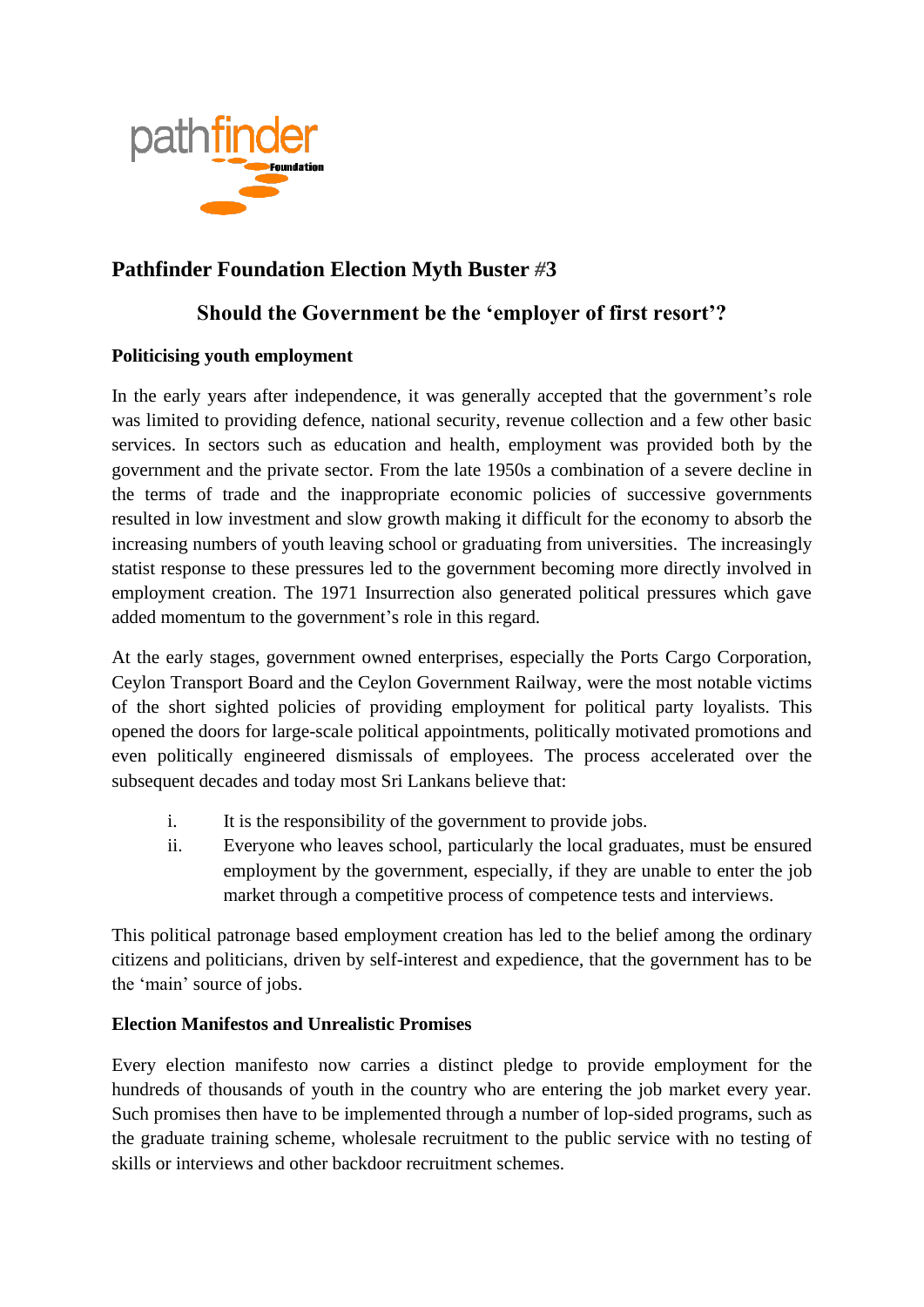With the upcoming elections and publication of election manifestos, people of this country are once again being exposed to the 'myth' that the government has to create employment for thousands of youth. Fortunately, quite contrary to their deceptive and misguided employment generation proposals, all major parties now also express their belief in the market economy in one form or the other. Productive and value creating jobs are primarily generated by individuals or corporates seeking to produce goods and services in a competitive environment.

The Pathfinder Foundation (PF) acknowledges that any nation needs a certain number of government employees to provide the previously mentioned basic services. However, if and when the government goes beyond this fundamental requirement it creates unproductive employment and an inefficient, wasteful and extremely bloated public service. Sri Lanka's public service (numbering 1.5 million) currently accounts for 15% of the workforce. This number is comparable with crisis-ridden Greece. In addition, it is noteworthy that by next year expenditure on public service salaries and pensions (there are 500,000 pensioners) will amount to Rs. 1 trillion per annum. Public service emoluments alone account for about a third of total government recurrent expenditure.

#### **Is Government job creation destroying other jobs?**

We have to question the notion that government job-creation generates an increase in the overall employment level. For this purpose, let us assume that the Sri Lankan government can generate 10,000 jobs by investing Rs. 1 billion in road construction. One can then argue that the non-spending of such an amount by the government will lead to foregoing the 10,000 jobs. Unfortunately, nobody in this country discusses or debates how the government spending in one sector negatively affects employment in the other sectors of the economy i.e. the opportunity cost. As an internationally reputed economist once mentioned, 'these effects are important but, unfortunately, less visible as they are spread among hundreds if not thousands of employers.'

The government needs to generate revenue or borrow for spending on roads or any other activity for job creation. One way or the other, the government is compelled to increase income and/or corporate taxes resulting in the contraction of consumption and production in all sectors affected by taxation. This, in turn, reduces the overall level of employment in the economy. In addition, if the government keeps borrowing, there will be an increase in the price (interest rate) of lendable funds which reduces investment in the private sector. Consequently, fewer factories, machines and homes will be built. In addition, less and less of other goods and services will be consumed. The ultimate outcome will be lower employment – loss of more productive jobs. Another source of government funds is printing money through the Central Bank. This leads to price increases that will deter investment and consumption as well as erode the purchasing power of the Rupee. All of this result in the loss of higher productivity employment thereby increasing overall unemployment and diminishing the capacity to sustain rises in real incomes.

As one economist said, the bitter truth was that the political appeal of government spending stems from the fact that the jobs created are noticeable to the average voter. However, the